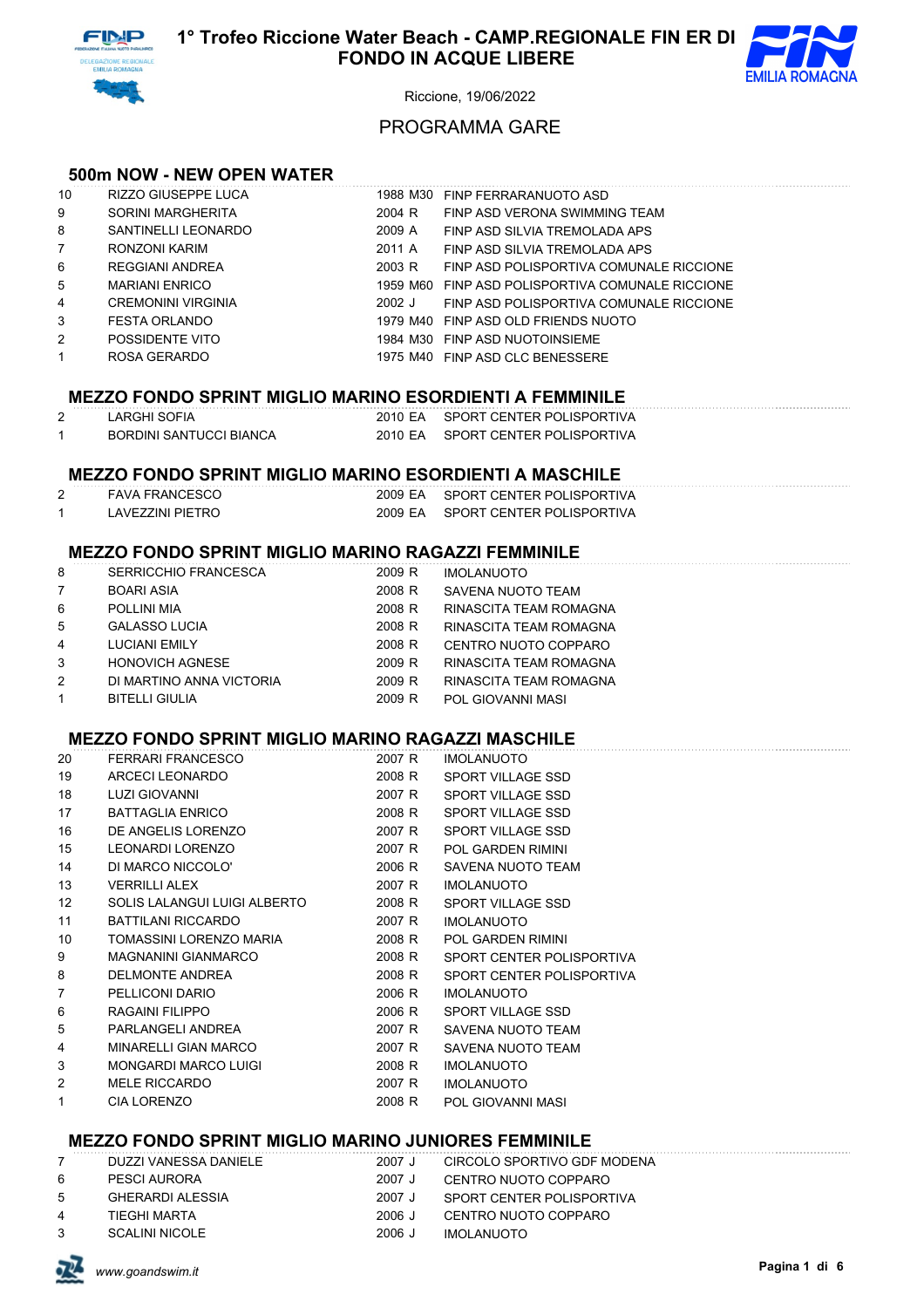



# PROGRAMMA GARE

| <b>BILLO FRANCESCA</b> | 2006 J | CENTRO NUOTO COPPARO |
|------------------------|--------|----------------------|
| RASTELLI ELISA         |        | 2006 J COOPERNUOTO   |

# **MEZZO FONDO SPRINT MIGLIO MARINO JUNIORES MASCHILE**

| 4             | CIBIEN VITTORIO                                     | 2005 J | CENTRO NUOTO COPPARO   |
|---------------|-----------------------------------------------------|--------|------------------------|
| $\mathcal{S}$ | TRIOSSI REGALI O PONTUAL DE SOUZA<br><b>FRNESTO</b> | 2005 J | RINASCITA TEAM ROMAGNA |
| 2             | GAI FAZZI DIFGO                                     | 2005 J | SPORT VILLAGE SSD      |
|               | SANDROLINI STEFANO                                  | 2004 J | SAVENA NUOTO TEAM      |

# **MEZZO FONDO SPRINT MIGLIO MARINO CADETTI FEMMINILE**

| BALLARDINI ALESSIA | 2005 C | RINASCITA TEAM ROMAGNA |
|--------------------|--------|------------------------|
| CUDIA MARTINA      | 2004 C | POL GIOVANNI MASI      |

#### **MEZZO FONDO SPRINT MIGLIO MARINO CADETTI MASCHILE**

| 4             | MORFTTI MARCO      |        | 2002 C CN UISP - BOLOGNA |
|---------------|--------------------|--------|--------------------------|
| $\mathcal{S}$ | DEL PIVO ENRICO    |        | 2003 C SPORT VILLAGE SSD |
| 2             | BREGGION FRANCESCO | 2002 C | CENTRO NUOTO COPPARO     |
| 1             | TOCCARELLI MATTEO  | 2003 C | POL GIOVANNI MASI        |

## **MEZZO FONDO SPRINT MIGLIO MARINO SENIOR FEMMINILE**

| 3 | RIVA GIULIA  | 1991 S | FINP ASD SILVIA TREMOLADA APS |
|---|--------------|--------|-------------------------------|
|   | RISO AURORA  | 2003 S | CIRCOLO SPORTIVO GDF MODENA   |
|   | GHINI AMANDA | 2003 S | - POL GIOVANNI MASI           |

#### **MEZZO FONDO SPRINT MIGLIO MARINO SENIOR MASCHILE**

|   | MENEGATTI NICOLA      | 2001 S | SPORT VILLAGE SSD    |
|---|-----------------------|--------|----------------------|
| 2 | SPINELLI DAVIDE       | 1997 S | POL GARDEN RIMINI    |
|   | DI BATTISTA FRANCESCO | 1999 S | CENTRO NUOTO COPPARO |

## **MEZZO FONDO SPRINT MIGLIO MARINO MASTER 25 FEMMINILE**

| <b>MAIOLI VIOLA</b>   | 1995 M25 POL COMUNALE RICCIONE |
|-----------------------|--------------------------------|
| <b>FRISONI ILENIA</b> | 1995 M25 POL COMUNALE RICCIONE |

#### **MEZZO FONDO SPRINT MIGLIO MARINO MASTER 25 MASCHILE**

| DI LAORA MAURIZIO | 1995 M25 RARI NANTES ROMAGNA ASD |
|-------------------|----------------------------------|
| COLONNA MATTIA    | 1996 M25 POL COMUNALE RICCIONE   |
| BASSI FABRIZIO    | 1993 M25 SO GE SE SOC. COOP      |

#### **MEZZO FONDO SPRINT MIGLIO MARINO MASTER 30 FEMMINILE**

| SANTONOCITO LISA   | 1982 M30 FINP ASD SILVIA TREMOLADA APS |
|--------------------|----------------------------------------|
| I AFRA VANFSSA     | 1989 M30 SPORT UP SSD                  |
| PESARESI FRANCESCA | 1989 M30 ACQUA TEAM SENIGALLIA ASD     |

## **MEZZO FONDO SPRINT MIGLIO MARINO MASTER 30 MASCHILE**

| 5                   | <b>GALLI ALESSIO</b>       | 1992 M30 SO GE SE SOC, COOP        |
|---------------------|----------------------------|------------------------------------|
| 4                   | CRESTAN RICCARDO           | 1992 M30 RARI NANTES VALSUGANA SSD |
| $\mathcal{S}$       | PARADISI UGOLINI CHRISTIAN | 1991 M30 FANO +SPORT ASD POL       |
| $\mathcal{P} \quad$ | <b>GATTEI MANUEL</b>       | 1990 M30 POL GARDEN RIMINI         |
| 1                   | COCCO FILIPPO              | 1988 M30 POL COMUNALE RICCIONE     |

#### **MEZZO FONDO SPRINT MIGLIO MARINO MASTER 35 FEMMINILE**

| BALDAZZI MARIA   | 1983 M35 |
|------------------|----------|
| PAPALINI OTTAVIA | 1984 M35 |

5 SEVEN MASTER NUOTO ASD 5 ACQUA TEAM SENIGALLIA ASD

# **MEZZO FONDO SPRINT MIGLIO MARINO MASTER 35 MASCHILE**

5 RASPANTI MAICOL 1987 M35 SPORT UP SSD

MARROCCO MATTEO 1985 M35 SO.GE.SE SOC. COOP

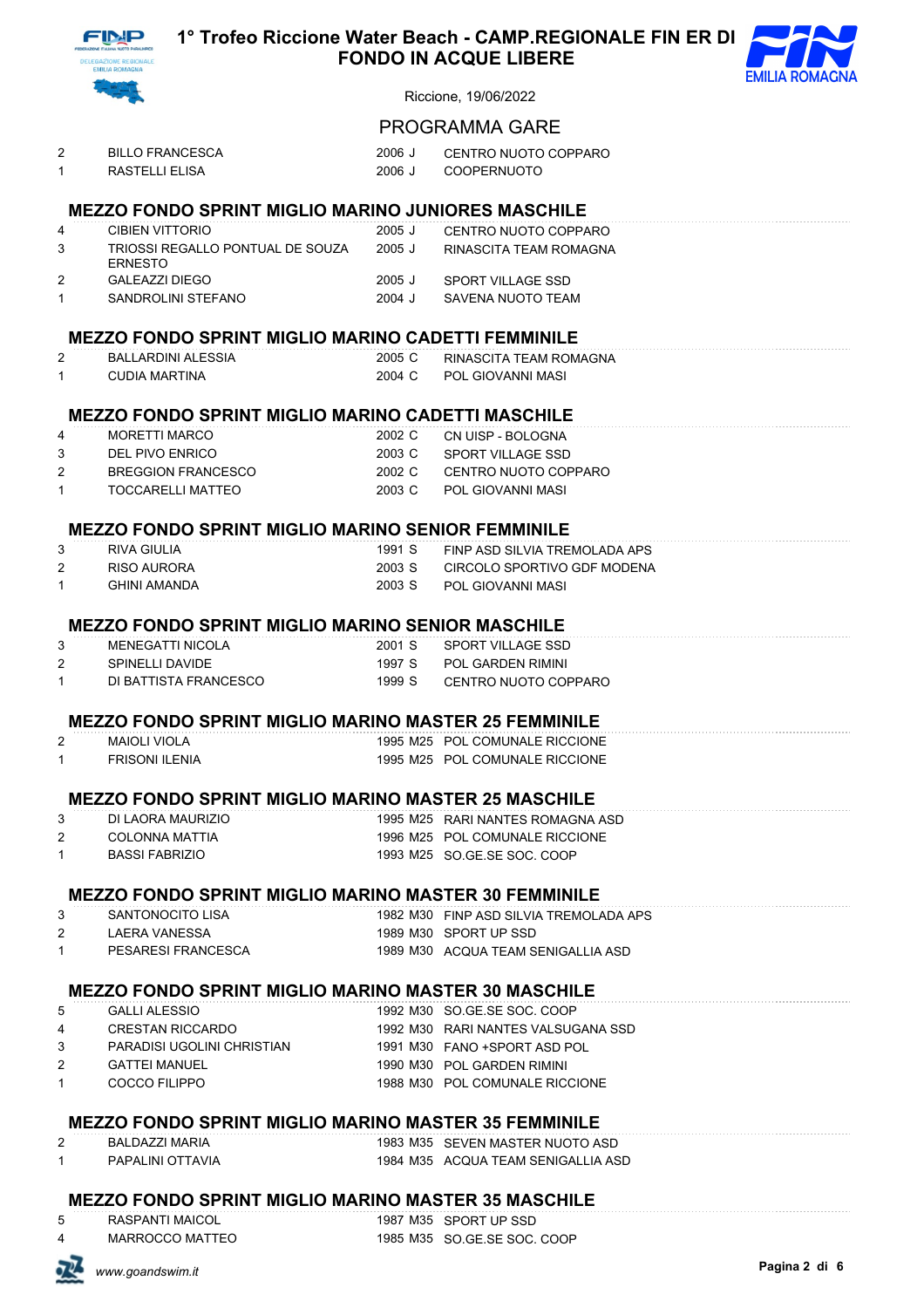



# PROGRAMMA GARE

| CAVACINI ANDREA | 1987 M35 SO GE SE SOC. COOP    |
|-----------------|--------------------------------|
| PROJETTI MATTEO | 1986 M35 POL GARDEN RIMINI     |
| PUCCI MARCO     | 1983 M35 ROMA NUOTO MASTER SSD |

# **MEZZO FONDO SPRINT MIGLIO MARINO MASTER 40 FEMMINILE**

| 4             | PETECUTA TATIANA         | 1978 M40 RARI NANTES ROMAGNA   |
|---------------|--------------------------|--------------------------------|
| -3.           | TAGLIAVENTI ELEONORA     | 1981 M40 POL GARDEN RIMINI     |
| $\mathcal{P}$ | <b>GELSOMINI LETIZIA</b> | 1981 M40 DE AKKER TEAM SSD ARI |

**2 PETECUTA ASD** 1 BATTELLI MONICA 1982 M40 POL GARDEN RIMINI

#### **MEZZO FONDO SPRINT MIGLIO MARINO MASTER 40 MASCHILE**

|                | <b>FRISENDA EMILIO ROCCO</b> | 1973 M40 FINP ASD POLISPORTIVA COMUNALE RICCIONE |
|----------------|------------------------------|--------------------------------------------------|
| 6              | LUCARELLI CRISTIAN           | 1970 M40 FINP ASD POLISPORTIVA COMUNALE RICCIONE |
| 5              | CILENTO GIOVANNI             | 1978 M40 ASD FANATIK TEAM FORLI '                |
| 4              | BELIGOTTI DAVIDE             | 1981 M40 POL COMUNALE RICCIONE                   |
| 3              | BENEVENTI MARCO              | 1981 M40 ENDAS NUOTO RAVENNA ASD                 |
| $\overline{2}$ | COIRO FEDERICO               | 1981 M40 NUOVO NUOTO GEST SSD                    |
| 1              | NICOLINI RICCARDO            | 1979 M40 SAN MARINO MASTER                       |

## **MEZZO FONDO SPRINT MIGLIO MARINO MASTER 45 FEMMINILE**

| SANTINI VERONICA |  | 1976 M45 POL. AMATORI PRATO |
|------------------|--|-----------------------------|
| DE PAOLI PETRA   |  | 1974 M45 POL. AMATORI PRATO |

#### **MEZZO FONDO SPRINT MIGLIO MARINO MASTER 45 MASCHILE**

| $5 -$          | PAGLIARA FABRIZIO      | 1975 M45 COOPERNUOTO             |
|----------------|------------------------|----------------------------------|
| $\overline{4}$ | LOVISON FABRIZIO       | 1973 M45 NUOVO NUOTO GEST SSD    |
| $\mathcal{S}$  | PASTORINO MARCO        | 1976 M45 RARI NANTES ROMAGNA ASD |
| $\mathcal{P}$  | RINALDI MATTEO         | 1976 M45 SEA SUB MODENA          |
| $\mathbf{1}$   | <b>FULIGNI TOMMASO</b> | 1974 M45 POL, AMATORI PRATO      |
|                |                        |                                  |

#### **MEZZO FONDO SPRINT MIGLIO MARINO MASTER 50 FEMMINILE**

| 5            | DI TARANTO OLMINA    | 1971 M50 SO GE SE SOC, COOP   |
|--------------|----------------------|-------------------------------|
| 4            | BRUNI GIOVANNA       | 1968 M50 SPORT VILLAGE SSD    |
| 3            | LAGRAVINESE STEFANIA | 1972 M50 NUOVO NUOTO GEST SSD |
| 2            | MELANDRI MILENA      | 1970 M50 IMOLANUOTO           |
| $\mathbf{1}$ | GIOVANARDI MANUELA   | 1969 M50 SEA SUB MODENA       |
|              |                      |                               |

# **MEZZO FONDO SPRINT MIGLIO MARINO MASTER 50 MASCHILE**

| 12              | DEBERNARDI STEFANO      | 1969 M50 SO GE SE SOC, COOP          |
|-----------------|-------------------------|--------------------------------------|
| 11              | RAMENGHI GIACOMO        | 1970 M50 SO GE SE SOC. COOP          |
| 10 <sup>1</sup> | PETRACCHI DIMITRI       | 1969 M50 POL. AMATORI PRATO          |
| 9               | FIORDORO SERGIO         | 1969 M50 ASD FANATIK TEAM FORLI '    |
| 8               | ZANASI MARCO            | 1970 M50 CIRCOLO SPORTIVO GDF MODENA |
| 7               | <b>GUERRA CRISTIANO</b> | 1970 M50 SAN MARINO MASTER           |
| 6               | <b>GIANNINI MIRKO</b>   | 1971 M50 POL COMUNALE RICCIONE       |
| 5               | D'ALTRI LUCA            | 1971 M50 SEVEN MASTER NUOTO ASD      |
| $\overline{4}$  | NENCIARINI LORENZO      | 1970 M50 POL. AMATORI PRATO          |
| 3               | <b>GRADI MARCO</b>      | 1969 M50 POL. AMATORI PRATO          |
| $\mathbf{2}$    | <b>MEONI LEONARDO</b>   | 1971 M50 POL. AMATORI PRATO          |
| $\mathbf{1}$    | <b>SPENDOLINI MARCO</b> | 1968 M50 FANO + SPORT ASD POL        |
|                 |                         |                                      |

## **MEZZO FONDO SPRINT MIGLIO MARINO MASTER 55 FEMMINILE**

| 7            | ROSETTI CARLA              | 1967 M55 RARI NANTES ROMAGNA ASD |
|--------------|----------------------------|----------------------------------|
| 6            | <b>TOTI ISABELLA</b>       | 1966 M55 POL. AMATORI PRATO      |
| 5            | <b>BELLEZZA NORMA</b>      | 1965 M55 NUOTANDO ASD            |
| 4            | <b>GAZZONI TEA</b>         | 1964 M55 SEVEN MASTER NUOTO ASD  |
| 3            | <b>BACCIGLIERI ROBERTA</b> | 1964 M55 NUOVO NUOTO GEST SSD    |
| 2            | PEZZOTTA MANUELA           | 1966 M55 SO GE SE SOC. COOP      |
| $\mathbf{1}$ | <b>VINCENZI SONIA</b>      | 1963 M55 POL. AMATORI PRATO      |
|              |                            |                                  |

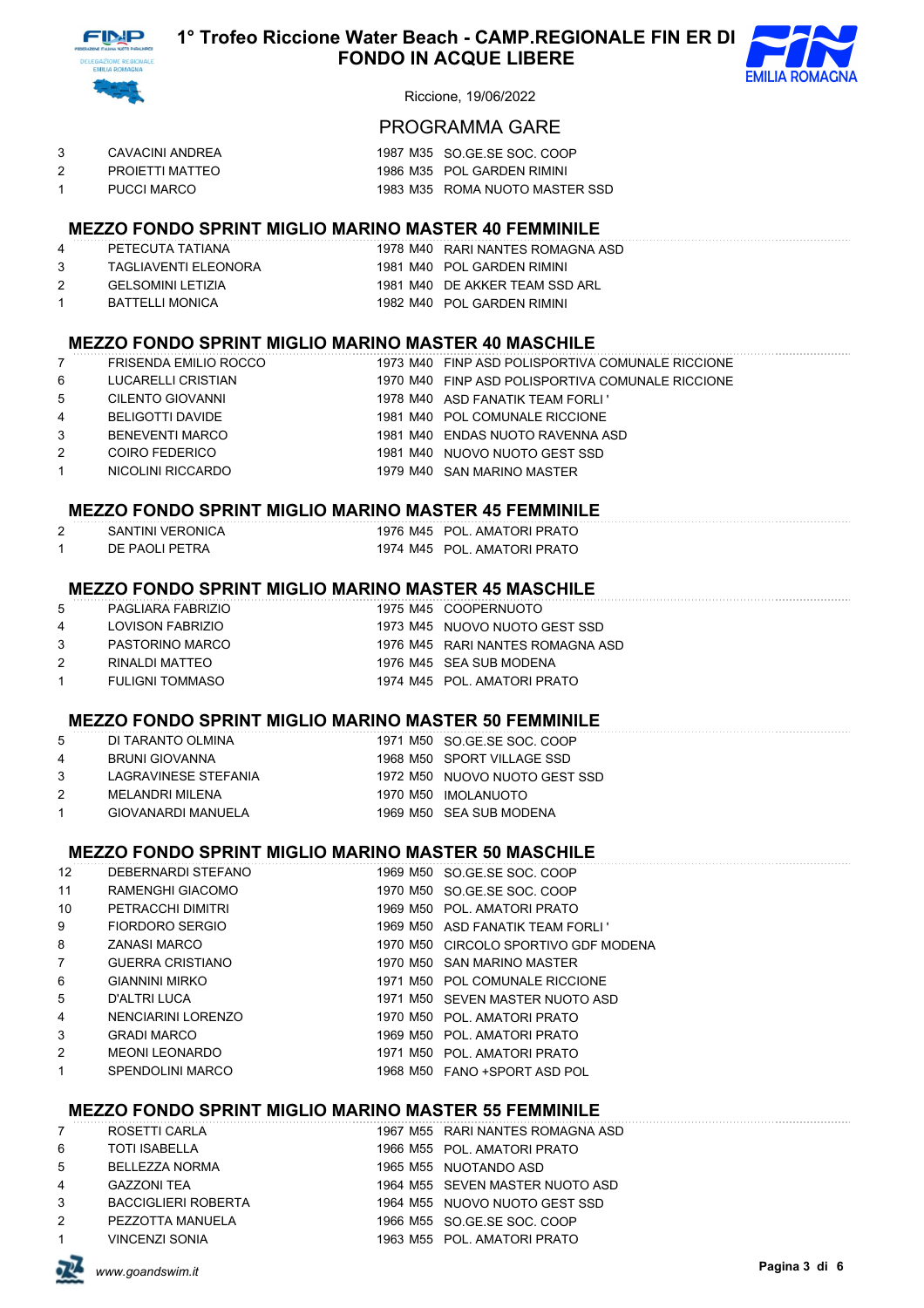



# PROGRAMMA GARE

## **MEZZO FONDO SPRINT MIGLIO MARINO MASTER 60 MASCHILE**

| CASSANELLI ARMANDO | 1960 M60 SEA SUB MODENA          |
|--------------------|----------------------------------|
| MORELLI MASSIMO    | 1962 M60 IMOLANUOTO              |
| GAMBETTI MARCO     | 1962 M60 ENDAS NUOTO RAVENNA ASD |

#### **MEZZO FONDO SPRINT MIGLIO MARINO MASTER 65 FEMMINILE**

# FATTORI MARIA PIA 1956 M65 RARI NANTES ROMAGNA ASD

# **MEZZO FONDO SPRINT MIGLIO MARINO MASTER 65 MASCHILE**

| DI GIUSEPPE CLAUDIO | 1953 M65 NUOVO NUOTO GEST SSD |
|---------------------|-------------------------------|
| MORINI DANIELE      | 1956 M65 IMOLANUOTO           |
| NEMO ALESSANDRO     | 1955 M65 DLF NUOTO LIVORNO    |

#### **MEZZO FONDO SPRINT MIGLIO MARINO MASTER 70 MASCHILE**

| FAI CHIFRI FDI  | 1948 M70 NUOVO NUOTO GEST SSD     |
|-----------------|-----------------------------------|
| VAI FNTI ANDRFA | 1950 M70 ASD FANATIK TEAM FORLI ' |

### **FONDO 5000m RAGAZZI FEMMINILE**

| 6              | SORINI MARGHERITA     | 2004 R | FINP ASD VERONA SWIMMING TEAM |
|----------------|-----------------------|--------|-------------------------------|
| 5              | TAMBURINI ALESSIA     | 2009 R | NS EMILIA SSD                 |
| $\overline{4}$ | <b>POLLINI GIULIA</b> | 2008 R | NS EMILIA SSD                 |
| $\mathbf{3}$   | <b>BELPERIO GIUSY</b> | 2008 R | RARI NANTES ROMAGNA ASD       |
| 2              | CRAPAROTTA ALICE      | 2008 R | FERRARANUOTO ASD              |
| $\mathbf{1}$   | COCCHIO GIULIA        | 2008 R | NS EMILIA SSD                 |
|                |                       |        |                               |

# **FONDO 5000m RAGAZZI MASCHILE**

| 13                | <b>BARTOLINI JURI</b>     | 2008 R | RARI NANTES ROMAGNA ASD   |
|-------------------|---------------------------|--------|---------------------------|
| $12 \overline{ }$ | PLAZZO JAN                | 2007 R | FERRARANUOTO ASD          |
| 11                | TORELLI GIACOMO           | 2007 R | SPORT CENTER POLISPORTIVA |
| 10                | <b>BERTONCINI LORENZO</b> | 2008 R | FERRARANUOTO ASD          |
| 9                 | MARZOLA FEDERICO          | 2007 R | FERRARANUOTO ASD          |
| 8                 | BIMBATTI ALESSIO          | 2007 R | FERRARANUOTO ASD          |
| $\overline{7}$    | PICCININNI CRISTIAN       | 2008 R | <b>POL GARDEN RIMINI</b>  |
| 6                 | CORPOSANTO GIORGIO        | 2007 R | <b>IMOLANUOTO</b>         |
| 5                 | BATTELLI ANDREA           | 2006 R | <b>POL GARDEN RIMINI</b>  |
| 4                 | GIORDANO ANTONIO          | 2006 R | SPORT CENTER POLISPORTIVA |
| 3                 | BATTAGLIA LUCA            | 2008 R | FERRARANUOTO ASD          |
| 2                 | PANCANI FILIPPO           | 2008 R | NS EMILIA SSD             |
| 1                 | ROMANIN FILIPPO           | 2006 R | FERRARANUOTO ASD          |
|                   |                           |        |                           |

# **FONDO 5000m JUNIORES FEMMINILE**

| $\overline{7}$ | CONTILIANO ALICE           | 2007 J   | DE AKKER TEAM SSD ARL   |
|----------------|----------------------------|----------|-------------------------|
| 6              | SANMARTINI ASIA            | 2006 J   | DE AKKER TEAM SSD ARL   |
| 5              | <b>FERRARI REBECCA</b>     | 2007 J   | FERRARANUOTO ASD        |
| $\overline{4}$ | RAVAIOLI SOFIA             | 2006 J   | RARI NANTES ROMAGNA ASD |
| 3              | SASSOLI EMMA SOFIA         | $2006$ J | NS EMILIA SSD           |
| 2              | <b>FORNACIARI ANGELA</b>   | 2007 J   | FERRARANUOTO ASD        |
| $\mathbf{1}$   | <b>CLAESSON ELLY SELMA</b> | 2007 J   | NS EMILIA SSD           |

## **FONDO 5000m JUNIORES MASCHILE**

| 6  | <b>BORDUGO MICHELE</b>    | $2005$ J | REGGIANA NUOTO     |
|----|---------------------------|----------|--------------------|
| -5 | BERNARDELLI CHRISTIAN     | 2004 J   | <b>COOPERNUOTO</b> |
| 4  | NUGHES LORENZO            | 2004 J   | FERRARANUOTO ASD   |
| 3  | PIERACCINI GIUSEPPE       | 2004 J   | NS FMILIA SSD      |
| 2  | <b>BROGLI FEDERICO</b>    | $2005$ J | NS EMILIA SSD      |
|    | <b>BERTONCINI ALESSIO</b> | $2005$ J | FERRARANUOTO ASD   |

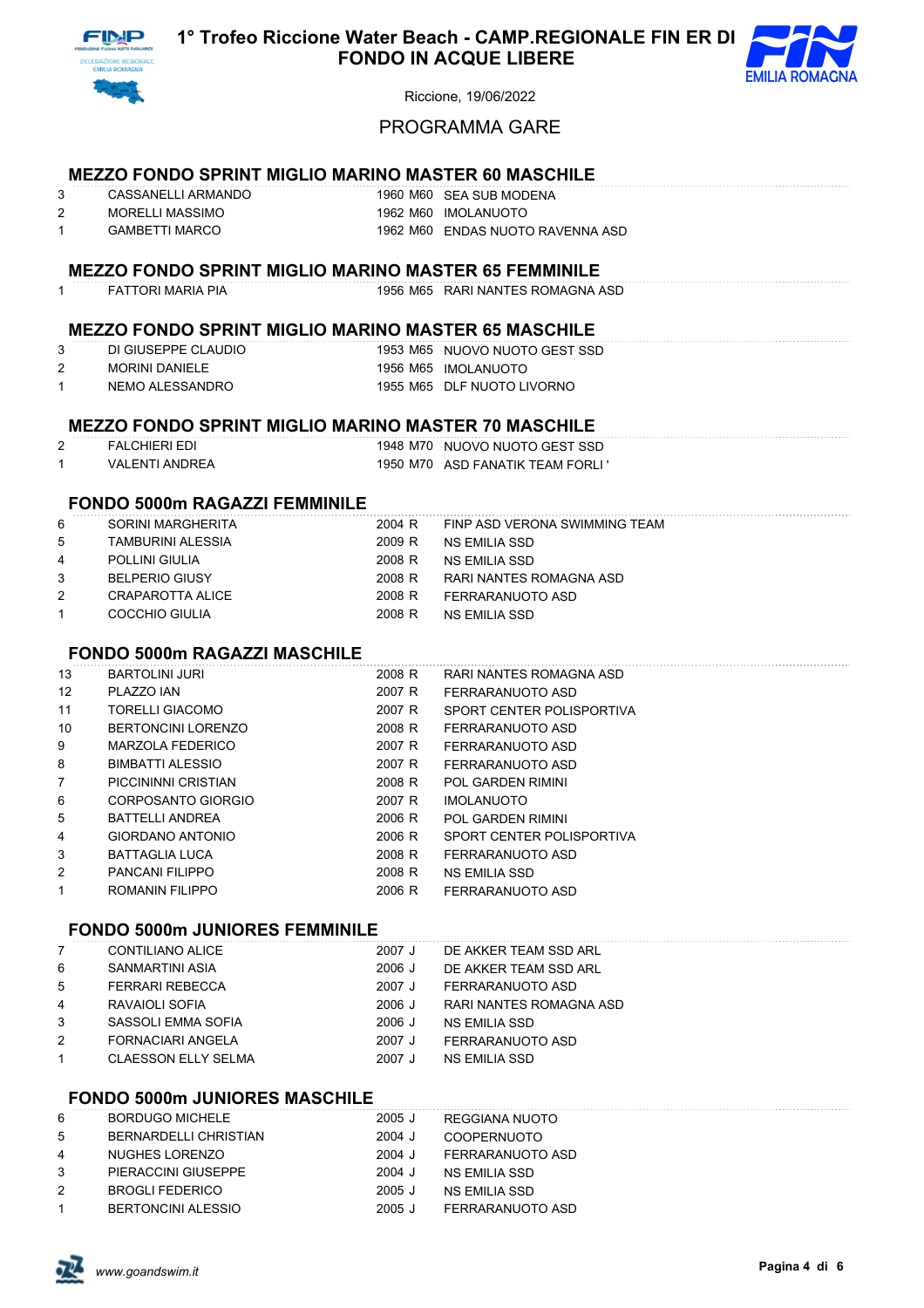



# PROGRAMMA GARE

|                   | <b>FONDO 5000m CADETTI FEMMINILE</b>                  |                  |                                                                      |
|-------------------|-------------------------------------------------------|------------------|----------------------------------------------------------------------|
| 3                 | <b>ALLIBARDI ELISA</b>                                | 2003 C           | A.S.D. TEAM VENETO                                                   |
| 2                 | <b>SCHIANCHI GIULIA</b>                               | 2005 C           | SPORT CENTER POLISPORTIVA                                            |
| $\mathbf{1}$      | <b>BALBONI DIANA</b>                                  | 2004 C           | FERRARANUOTO ASD                                                     |
|                   |                                                       |                  |                                                                      |
|                   | <b>FONDO 5000m CADETTI MASCHILE</b>                   |                  |                                                                      |
| $\mathbf{1}$      | <b>FILIPPI MATTEO</b>                                 | 2003 C           | CN UISP - BOLOGNA                                                    |
|                   |                                                       |                  |                                                                      |
|                   | <b>FONDO 5000m SENIOR FEMMINILE</b>                   |                  |                                                                      |
| $\mathbf{1}$      | <b>SENATORE ALICE</b>                                 | 2003 S           | NUOVO NUOTO - BOLOGNA                                                |
|                   |                                                       |                  |                                                                      |
|                   | <b>FONDO 5000m SENIOR MASCHILE</b>                    |                  |                                                                      |
| 4                 | DI SANTO GIACOMO                                      | 1991 S           | FINP ASD I RAGAZZI DI PANORMUS                                       |
| 3                 | <b>MARINELLI MICHELE</b>                              | 1995 S           | FINP ACQUA TEAM SENIGALLIA ASD                                       |
| 2<br>$\mathbf{1}$ | <b>FAZIO ANDREA</b><br><b>INFANTE FRANCESCO PAOLO</b> | 2000 S<br>1998 S | CN UISP - BOLOGNA<br>POL COMUNALE RICCIONE                           |
|                   |                                                       |                  |                                                                      |
|                   | <b>FONDO 5000m MASTER 25 FEMMINILE</b>                |                  |                                                                      |
| 3                 | CANTALUPPI CAMILLA MARIA                              |                  | 1994 M25 DE AKKER TEAM SSD ARL                                       |
| 2                 | <b>GIANGIORGI FULVIA</b>                              |                  | 1996 M25 DE AKKER TEAM SSD ARL                                       |
| $\mathbf{1}$      | <b>BRENDA GIULIA</b>                                  |                  | 1994 M25 SPORT VILLAGE SSD                                           |
|                   |                                                       |                  |                                                                      |
|                   | <b>FONDO 5000m MASTER 30 MASCHILE</b>                 |                  |                                                                      |
| 3                 | SPATOLA GIUSEPPE                                      |                  | 1982 M30 FINP GRUPPO SPORTIVO PARALIMPICO DIFESA                     |
| 2                 | <b>MATTIELLO GIULIO</b>                               |                  | 1989 M30 SO.GE.SE SOC. COOP                                          |
| $\mathbf{1}$      | <b>SAMI PASCAL</b>                                    |                  | 1991 M30 RARI NANTES SPEZIA                                          |
|                   |                                                       |                  |                                                                      |
|                   | <b>FONDO 5000m MASTER 35 MASCHILE</b>                 |                  |                                                                      |
| 4<br>3            | <b>PASOTTI FRANCESCO</b><br>PLENARIO STEFANO          |                  | 1984 M35 SO.GE.SE SOC. COOP<br>1983 M35 FERRARANUOTO ASD             |
| 2                 | <b>COLOMBI MASSIMILIANO</b>                           |                  | 1983 M35 IMOLANUOTO                                                  |
| $\mathbf{1}$      | SPELONCHI ALESSIO                                     |                  | 1987 M35 POL GARDEN RIMINI                                           |
|                   |                                                       |                  |                                                                      |
|                   | <b>FONDO 5000m MASTER 40 FEMMINILE</b>                |                  |                                                                      |
| 4                 | <b>MARCONI BARBARA</b>                                |                  | 1979 M40 ASD FANATIK TEAM FORLI '                                    |
| 3                 | ZOFFOLI SANDRA                                        |                  | 1978 M40 SEVEN MASTER NUOTO ASD                                      |
| 2                 | RAMILLI CARLOTTA                                      |                  | 1979 M40 SEVEN MASTER NUOTO ASD                                      |
| $\mathbf{1}$      | <b>RAINERI CRISTINA</b>                               |                  | 1981 M40 ASD FANATIK TEAM FORLI'                                     |
|                   |                                                       |                  |                                                                      |
|                   | <b>FONDO 5000m MASTER 40 MASCHILE</b>                 |                  |                                                                      |
| 4                 | <b>TORSANI LEONARDO</b>                               |                  | 1979 M40 FINP ASD POLISPORTIVA COMUNALE RICCIONE                     |
| 3                 | ANDREUCCI ENRICO                                      |                  | 1978 M40 SEVEN MASTER NUOTO ASD                                      |
| 2<br>$\mathbf{1}$ | <b>BALDISSERRI FABIO</b><br><b>PINI EMANUELE</b>      |                  | 1979 M40 SEVEN MASTER NUOTO ASD<br>1980 M40 ASD FANATIK TEAM FORLI ' |
|                   |                                                       |                  |                                                                      |
|                   | <b>FONDO 5000m MASTER 45 FEMMINILE</b>                |                  |                                                                      |
| 3                 | <b>BERTANI FEDERICA</b>                               |                  | 1977 M45 SEVEN MASTER NUOTO ASD                                      |
| 2                 | MEZZADRI MANUELA                                      |                  | 1974 M45 SEA SUB MODENA                                              |
| $\mathbf{1}$      | <b>BIONDI NICOLETTA</b>                               |                  | 1977 M45 SEVEN MASTER NUOTO ASD                                      |
|                   |                                                       |                  |                                                                      |
|                   | <b>FONDO 5000m MASTER 45 MASCHILE</b>                 |                  |                                                                      |
| 5                 | <b>VESCHI DANILO</b>                                  |                  | 1976 M45 POL GARDEN RIMINI                                           |
| 4                 | CAPPELLI STEFANO                                      |                  | 1974 M45 SEA SUB MODENA                                              |
| 3                 | <b>BERNARDI FRANCO</b>                                |                  | 1974 M45 DE AKKER TEAM SSD ARL                                       |
| 2                 | <b>MOLARA SIMONE</b>                                  |                  | 1976 M45 RARI NANTES SPEZIA                                          |

1 DAMIS LUIGI 1977 M45 SEVEN MASTER NUOTO ASD